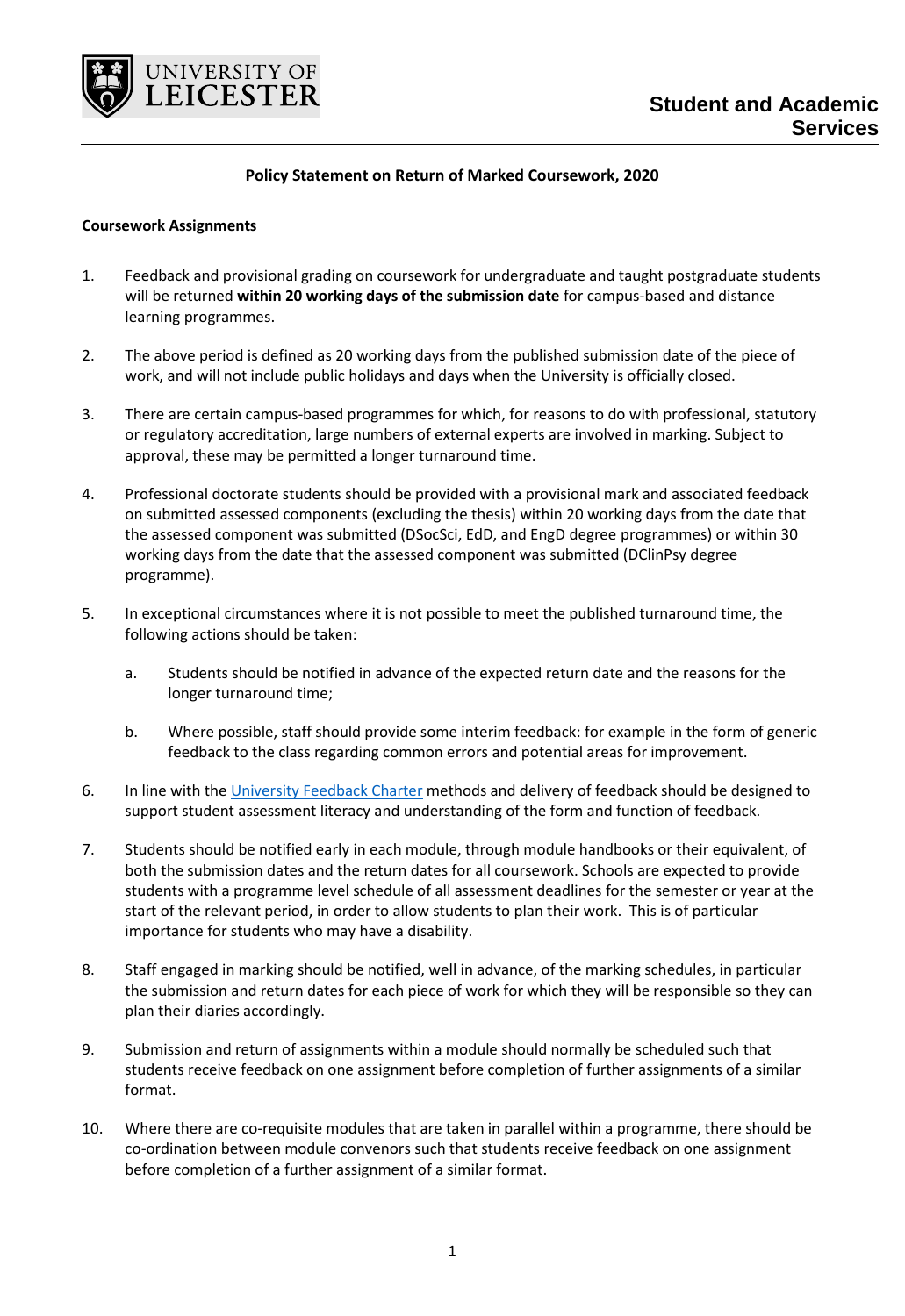- 11. The majority of marking of coursework will be completed online, and feedback will be returned to students online or via email by default. There may be certain circumstances where hard copy submission of an element of assessment is necessary. It may not always be possible or appropriate to provide feedback online or via email.
- 12. The returned work should incorporate appropriate feedback guidance to enable students to identify both where they have demonstrated particular strengths and how to improve their performance in future assignments. Further guidance regarding the provision of feedback is provided on the [University website.](https://www2.le.ac.uk/offices/lli/developing-learning-and-teaching/assessment-and-feedback/giving-feedback-to-students-on-assessed-work)
- 13. Schools or individual tutors should make clear to students how they can discuss the feedback that they have received, for example through student hours or drop-in surgeries either in person or digitally.
- 14. Heads of School (or their delegated representatives) should monitor the turnaround time of coursework and the provision of feedback for all their modules. Schools will be asked to comment in their Annual Developmental Review reports on their success in adhering to this policy.
- 15. Departments should regularly review their methods of marking and assessment design in line with the [University Assessment Strategy](https://www2.le.ac.uk/offices/lli/developing-learning-and-teaching/assessment-and-feedback/support-for-assessment-strategy) and [Feedback Charter,](https://www.leicesterunion.com/pageassets/support/adviceservice/academic/feedback-charter/Feedback-Charter.pdf) incorporating a range of approaches as appropriate.

### **Examinations**

- 1. Following the approval of the results by panels of examiners, schools should make examination results available to students within 10 working days. Note that module results should be released in accordance with the requirements for publication of results defined in Senate Regulation 7 (see Senate Regulation 7.118-120).
- 2. Schools should arrange for feedback on examination performance to be provided. This may take the form of one of the proposed feedback schemes below. Schools are also encouraged to adopt other schemes, as appropriate.
- 3. Students should have the opportunity to discuss their results with their personal tutor.

# **Feedback on Examinations:**

The following apply to both campus-based examinations and assessments which are defined as examinations taken remotely, for example 'open book' exams. The format of the assessment that has been taken may define which of the following schemes is most appropriate for sharing feedback.

#### **Scheme 1**

Generic feedback is written regarding overall performance on each paper, along with median marks, so students can see how they were placed in relation to the cohort. For essay papers, this includes the median marks awarded for each question and a brief commentary on common strengths and weaknesses. For SAQ papers this could take the form of a note of the question topic (not the full question) and the median marks along with identification of any specific common errors.

The feedback can be provided either in a face-to-face or online teaching session or be posted on BlackBoard.

# **Scheme 2**

Students are invited to attend sessions when they will have the opportunity to view their scripts and marks awarded. Following that students can complete a request form to meet with a personal tutor/module convenor to talk through any specific question(s) where they feel they need further explanation.